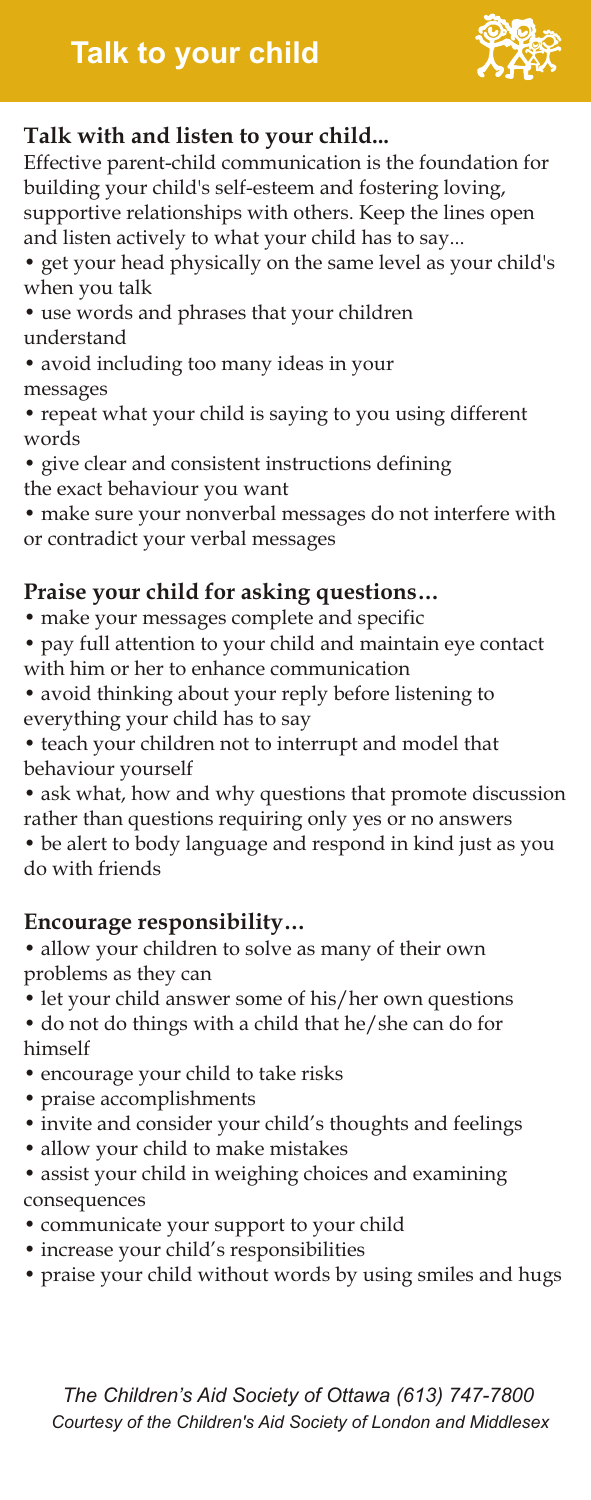

Taking care of a baby is a big responsibility.

• Maybe the baby has been crying a lot, and you cannot figure out why

• Maybe you are just plain tired and at the end of your rope

While it is OK to feel upset, it is NEVER OK to shake a baby. Shaking a baby can cause serious injury or even death!

**Why do babies cry?** Babies usually cry because they need something. Normally babies cry when they are

- hungry
- tired
- wet
- uncomfortable

•Sometimes your baby just wants to be picked up and held

Healthy babies may cry up to two or three hours a day. A baby with colic may cry all day long. For more information on healthy babies please contact Ottawa Public Health Information: 613-580-6744; toll-free 1-866-426-8885.

#### **Things to try:**

- give the baby a bottle or breastfeed
- gently rub the baby's tummy
- offer a pacifier—sucking is a comfort

• walk or rock the baby snuggled up close to your chest so the baby can feel your heartbeat

- take the baby for a walk in the fresh air
- sing or talk to your baby
- wrap the baby in a soft blanket
- call a friend or relative to talk about your frustration or

see if they can relieve you for a while

Even the most patient of parents can get nervous or angry when their baby continues to fuss and cry despite their best efforts. They may even feel like shaking or hitting the baby…if you feel this way: take a break from the baby, hand him/her to someone else. If you are alone, it is ok to put the baby in the crib or playpen for a little while. All parents have the occasional feeling of anger and frustration. However, you must not take them out on your baby.

#### If you need help call (613) 747-7800

*Courtesy of the Children's Aid Society of London and Middlesex The Children's Aid Society of Ottawa (613) 747-7800*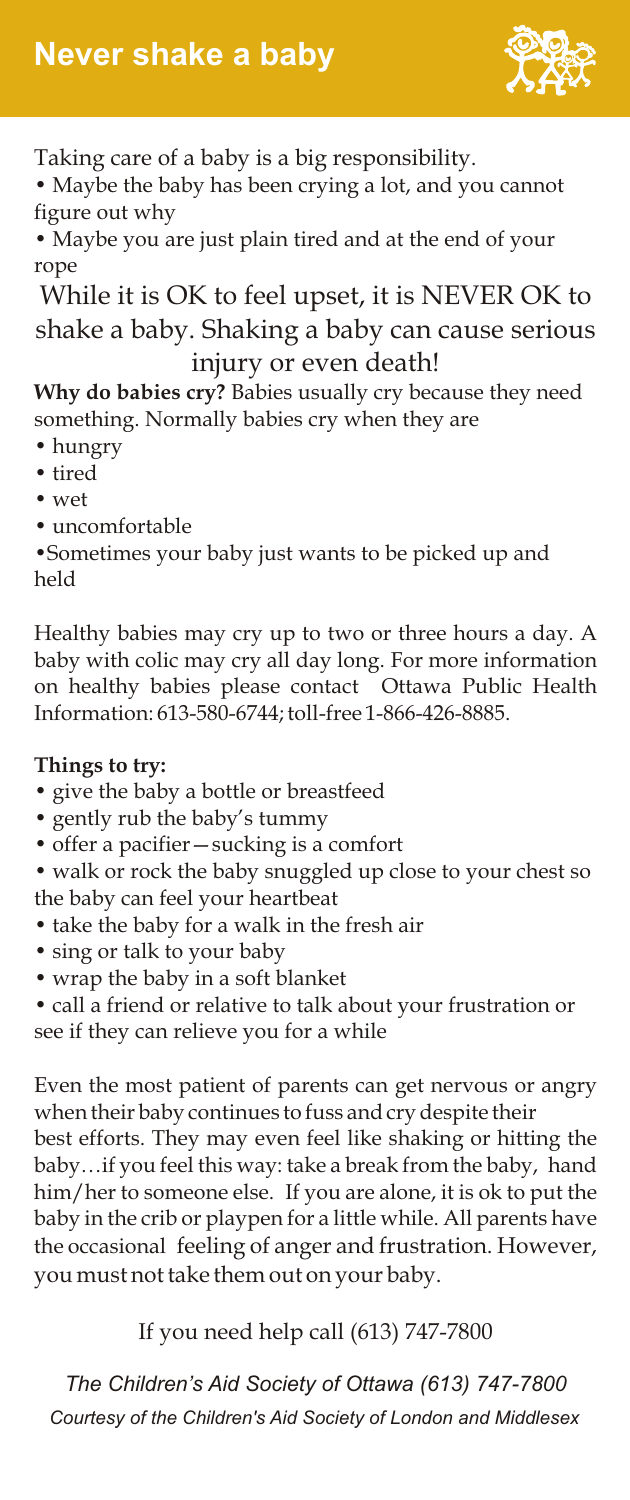

Babysitting is the transfer of childcare responsibilities from the parent or guardian to another responsible person. For babysitting to be successful everyone must be involved in planning and safety.

Parents much ensure that who they are choosing to watch their children are responsible and can keep the children safe and secure.

# **Who can babysit?**

Adults or children over the age of 11 who have demonstrated that they can care for the children and can act responsibly if there is an emergency.

It is against the law to leave a child under the age of 10 to care for other siblings or children. We recommend that only children 12 and over be allowed to care for other children.

If you work during the entire day or night you may need to pay someone to look after your children while you work. There are several options you can look into, such as licensed day care centres, home-based day care, nursery schools, and "drop-in" day care centres. You can also hire someone to come into your home and look after your children. Look in the yellow pages under "Day Nurseries" or "Day Care." Also check the classified advertisements section of the newspaper under "Employment Wanted" to find a caregiver in your area. Government-subsidized daycare exists for low-income families.

*The Children's Aid Society of Ottawa (613) 747-7800 Source: Government of Canada Citizenship & Immigration, City of Toronto*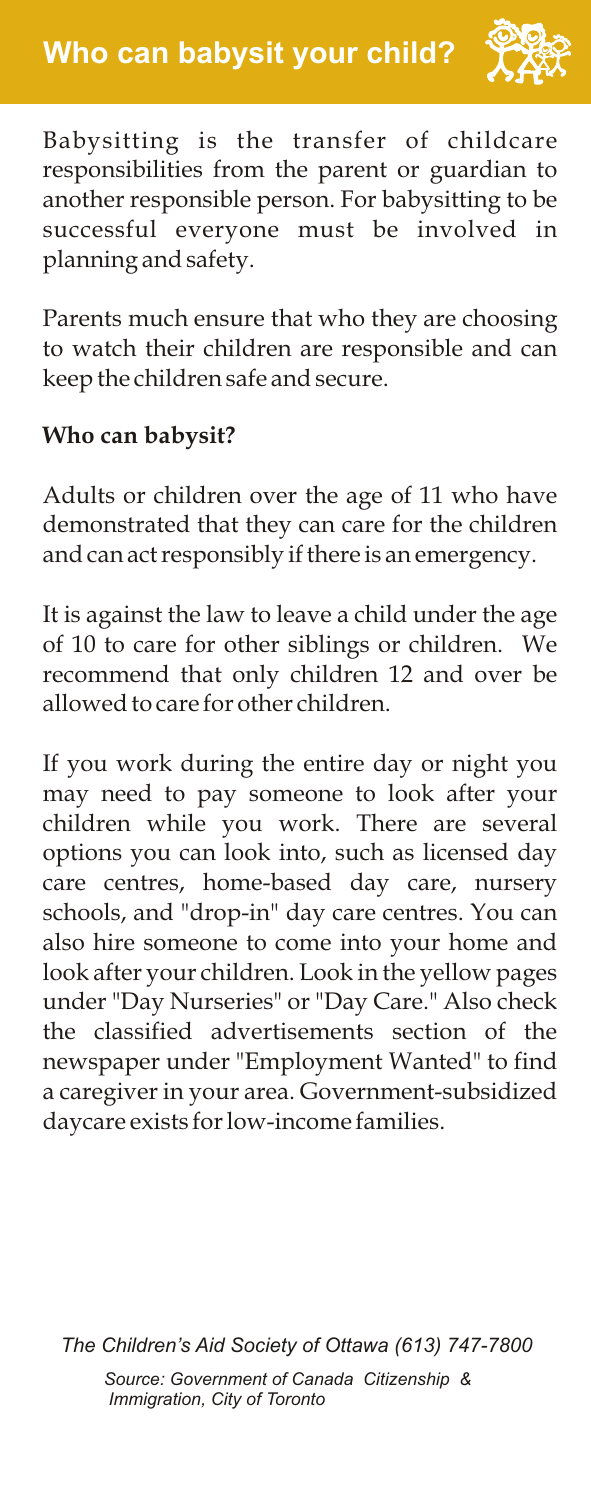

Talking with teens can be refreshing and insightful...they should be a part of each day. Most conversations take place in the presence of other people...so find occasions to talk with your teen alone, away from brother, sister and anyone else.

Make sure you listen to what is being said, but also make sure you listen to what is not being said. Effective communications is the key to healthy relationships.

#### **Some tips for parents...**

- teens deserve respect
- adults should respect their teens and expect it in return
- adults should show respect for their teenager's friends
- never berate or belittle a teen in front of his/her peers

One of the biggest problems during adolescence is the power struggle that develops between teens and adults. Recognize the power struggle for what it is...the result of teens wanting to feel powerful in an adult world...find ways of working through it together.

...teens are apprentice adults, and they need time to breath and learn

...it is up to the adult to balance freedom and independence with good judgment about when to step in